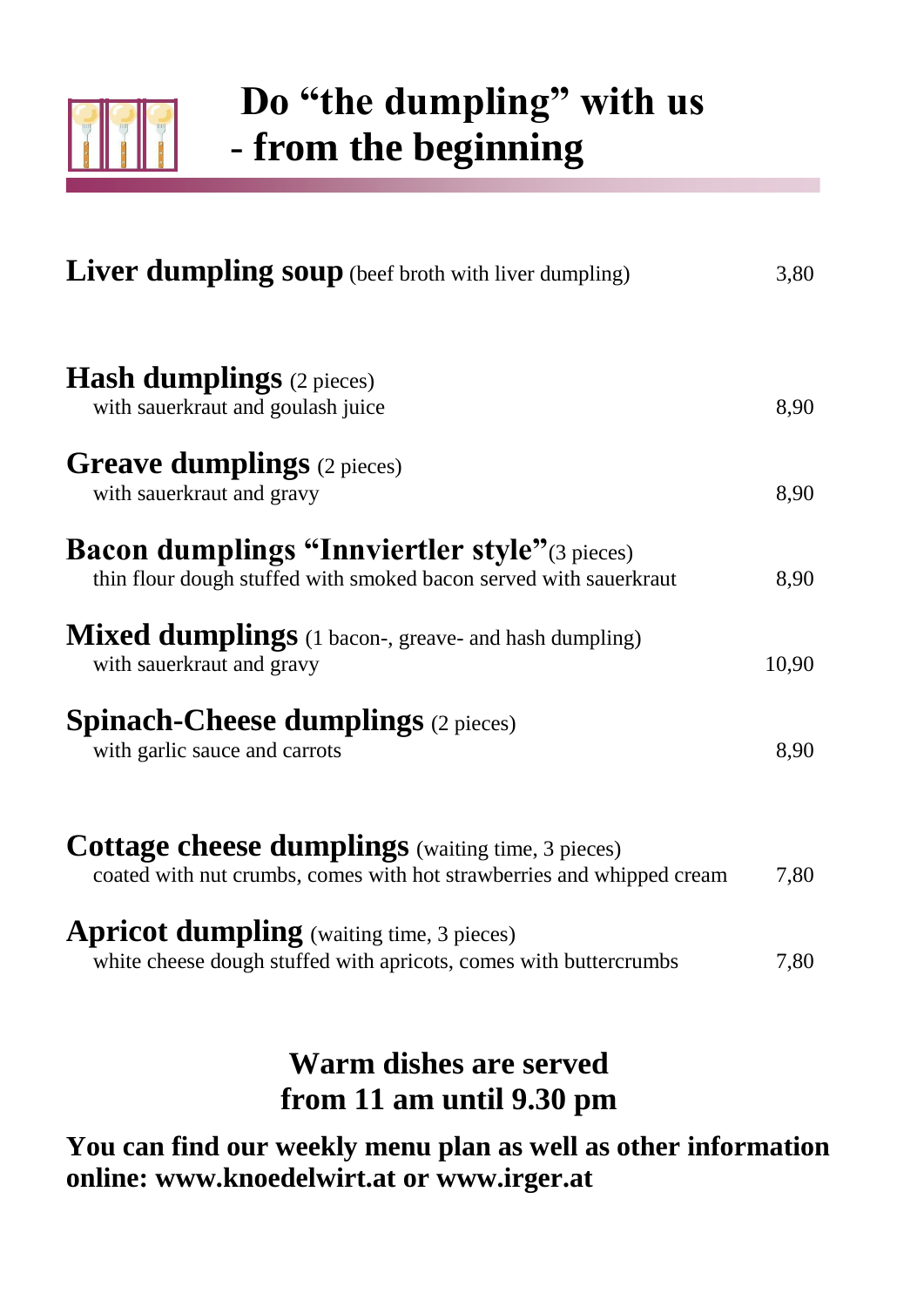#### **Warm soups**

| <b>Beef broth</b> with noodles or sliced pancakes | 3,60 |
|---------------------------------------------------|------|
| <b>Beef broth</b> with liver dumpling             | 3,80 |
| <b>Garlic cream soup</b>                          | 3,80 |

#### **Salads, health food and less meat …**

| Salad plate (green salad with vegetables)<br>served with fried potatoe chunks (vegan)<br>served with fried bacon and potatoe chunks | 8,90<br>9,80 |
|-------------------------------------------------------------------------------------------------------------------------------------|--------------|
| Styrian salad with fried chicken<br>breaded chicken filet on green salad with pumpkin seed dressing                                 | 10,70        |
| <b>Grilled turkey stripes</b><br>served on mixed salad                                                                              | 10,90        |
| <b>Braised couscous-carrot patties</b><br>Served with tomato-coconutsauce and green salad (vegan)                                   | 9,90         |
| Camembert cheese baked on spit, wrapped in ham,<br>with potatoes, cowberry marmalade and sauce tartar                               | 9,90         |
| <b>Hits for Kids</b>                                                                                                                |              |
| <b>Fish fingers</b> with French fries and green salad                                                                               | 6,90         |
|                                                                                                                                     |              |
| <b>Schnitzel for kids</b> (pork) with French fries                                                                                  | 7,30         |
| <b>Hash dumpling</b> (1 piece) with goulash juice and potato salad                                                                  | 5,80         |

**We do serve a lot of dishes in a smaller version as well. Please ask our waiters.**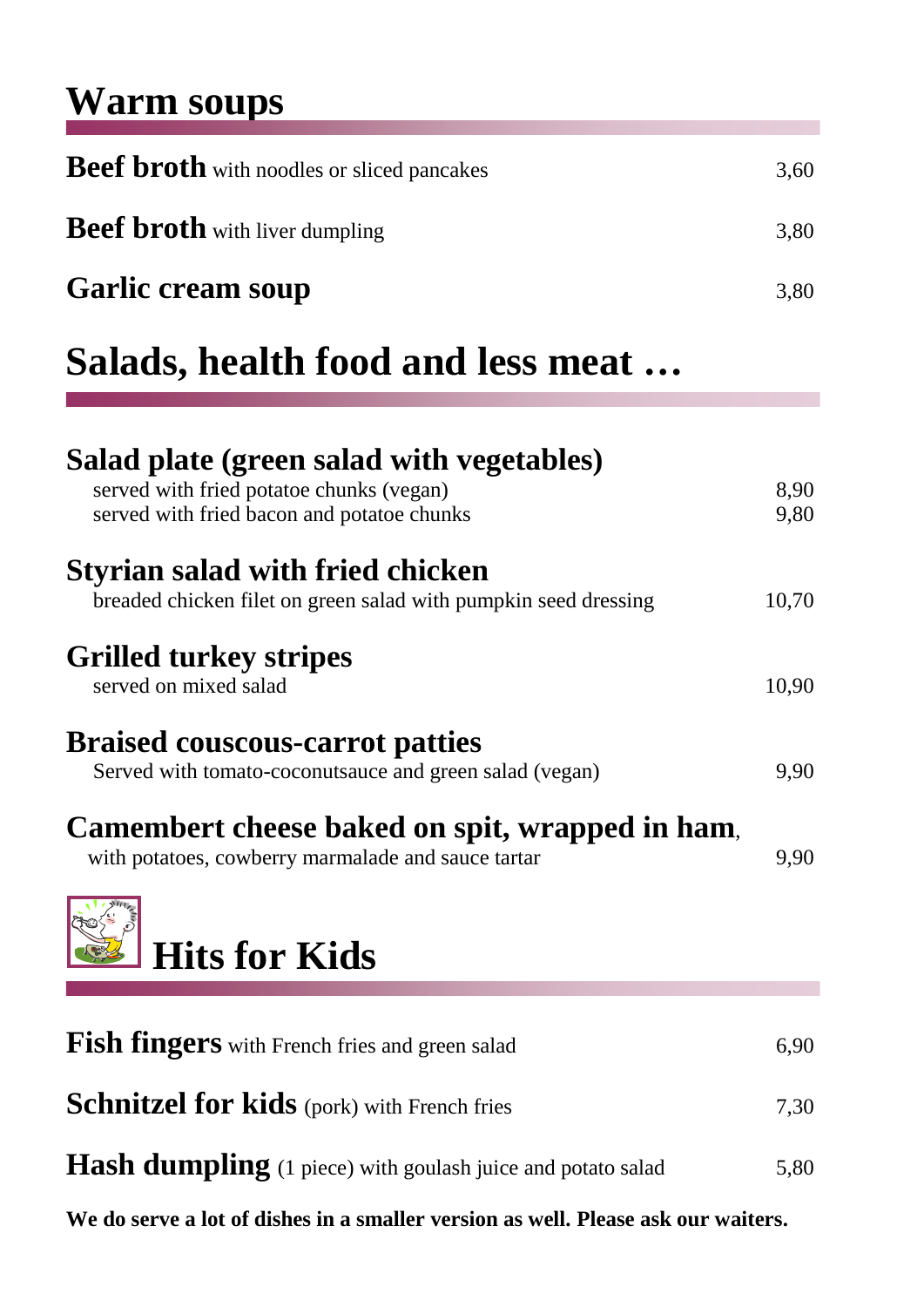| <b>Baked Plaice</b><br>with potato salad und sauce tartar                                                             | 12,50 |
|-----------------------------------------------------------------------------------------------------------------------|-------|
| <b>Zander style "miller's wife"</b> (fried in flour and butter)<br>with herb butter, parsley potatoes und green salad | 15,90 |

#### **Always a good choice**

| Deep fried chicken breast in sesame coating<br>with rice and mixed salad                                                                           | 13,40 |
|----------------------------------------------------------------------------------------------------------------------------------------------------|-------|
| Grilled turkey breast with tomato and melted cheese<br>with potatoe croquettes and vegetables                                                      | 13,40 |
| <b>Chicken-Burger</b><br>grilled chicken breast with arugula, tomatoes, onions and curry-pinapple sauce,<br>wedges and sourcremedip                | 12,30 |
| <b>Chili-Cheese-Burger</b><br>180g of beef with cheddar cheese, chili, tomatoes, onions, salad,<br>pumpkin-seed-oil-sauce, wedges and sourcremedip | 12,60 |
| <b>Rumpsteak</b><br>with herb butter, fried potatoes and green beans in bacon                                                                      | 17,20 |
|                                                                                                                                                    |       |

### **A little history**

- **1892 –** First opening as a local produce store with small kitchen and bar
- **1901** New name "Gasthaus zur Stadt Schärding" (with post delivery service station)
- **1958 –** The house is bought by the Pillichshammer Family
- **1971 –** Daughter Gertrud Irger takes over the restaurant
- **1978 –** New Name Knödelwirt (dumpling restaurant)
- **1993 –** Take over of the 3rd generation Markus Irger
- **2003 –** expansion with the Hotel Am Grünbachplatz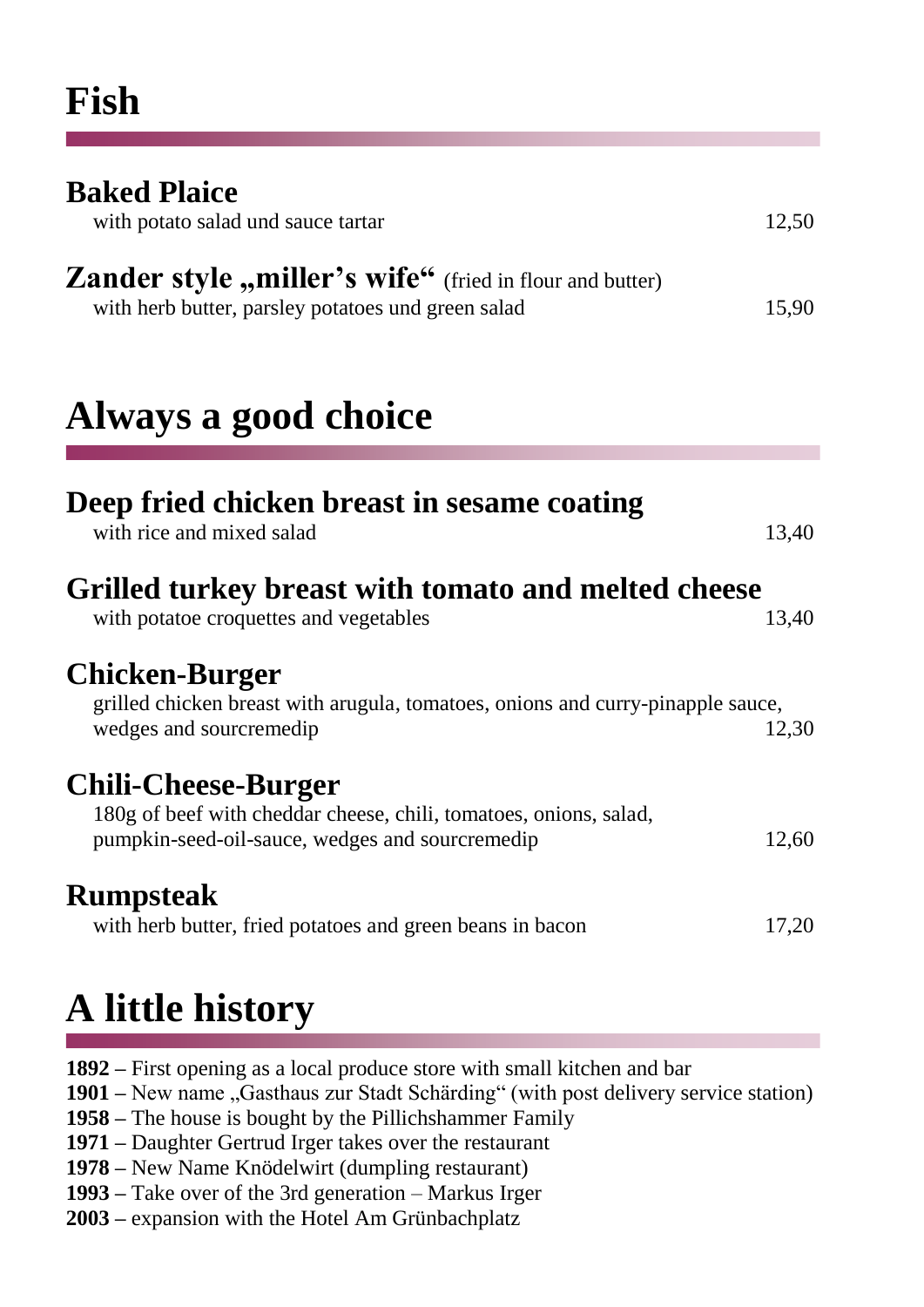#### **Traditional Austrian Dishes**

| <b>Beef goulash classic</b> with bread dumpling                                                                          | 9,40  |
|--------------------------------------------------------------------------------------------------------------------------|-------|
| Fried pork schnitzel – Viennese style<br>with potatoes and mixed salad                                                   | 11,70 |
| <b>Cordon bleu</b> (fried pork schnitzel stuffed with ham and cheese)<br>with French fries, cowberry jam and mixed salad | 14,20 |
| Pork chop Swiss style grilled with ham and melted cheese<br>with fried potatoes and vegetables                           | 12,50 |
| Mixed grill plate with pork chop, turkey breast und rump steak,<br>with herb butter, French fries and vegetables         | 14,80 |
| <b>Grilled Berner sausages</b> (Viennese sausage with bacon and cheese)                                                  |       |

with French fries and mixed salad 9,30

#### **For your festivities ...**

**For your festivities we offer rooms for 18-70 persons.**

**On advance order we serve you (6 persons minimum) – take away for private parties also possible:**



**Brat'l in der Rein** – traditionally roasted pork –12,20 Euro per person **Irger's Schnitzerlplatte** – various deep fried meat – 12,20 Euro per person **Knödelpartie** – traditional dumplings in various tastes – 10,90 Euro per person

**Schlachtplatte** – mixture of various tasteful roasts of pork, blood sausages, hash-, greave or bacon dumplings as well as bread dumplings and baked potatoes, served with warm kraut salad or cabbage – 13,90 Euro per Person (minimum 10 persons)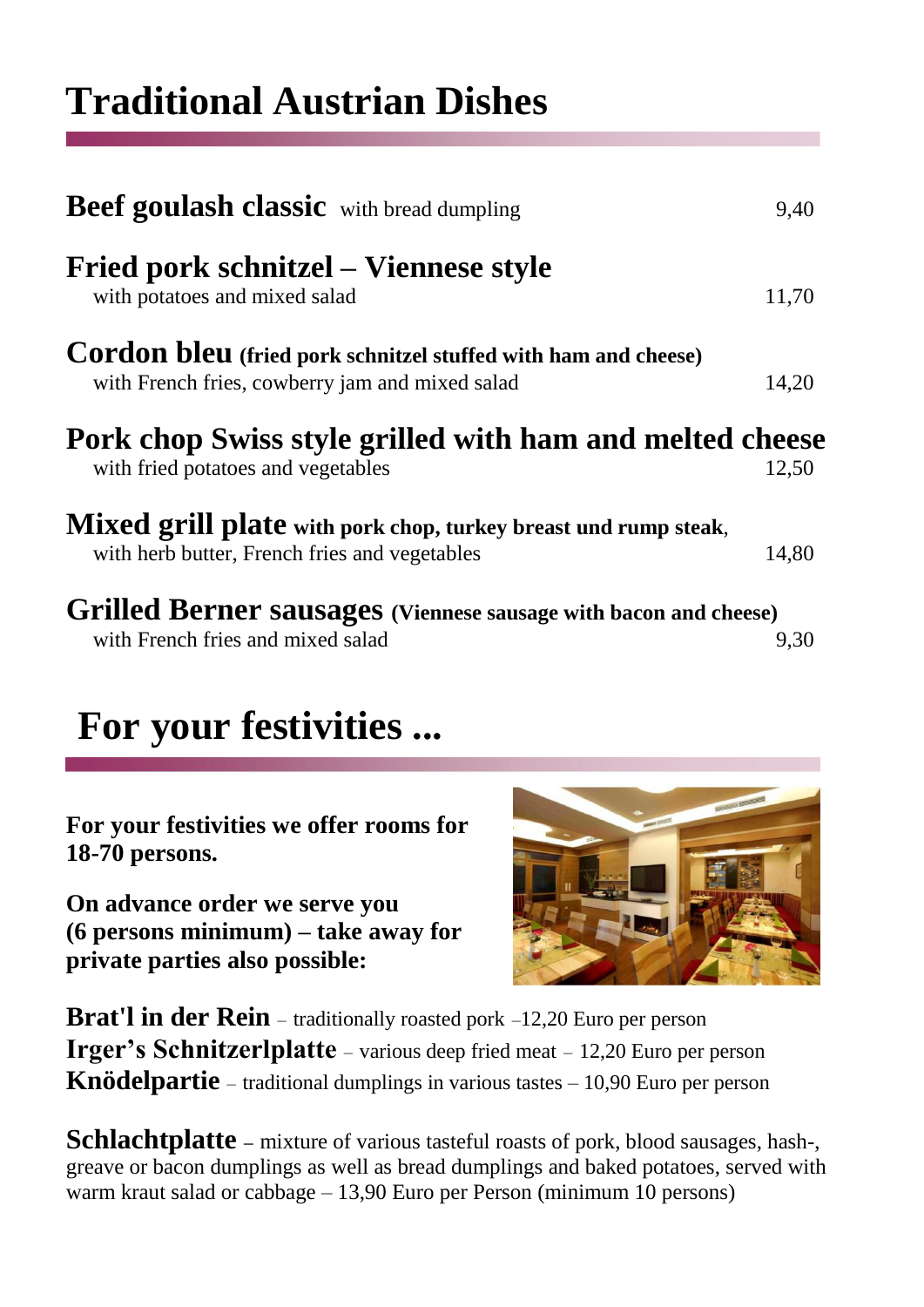#### **Desserts**

| <b>Pancakes</b> (2 pieces) with apricot or $-$ cowberry marmalade                                                                                |                                               | 6,00      |
|--------------------------------------------------------------------------------------------------------------------------------------------------|-----------------------------------------------|-----------|
| <b>Ice pancakes</b> with 2 scoops vanilla ice<br>chocolate sauce, whipped cream, almond splits and fruits                                        |                                               | 6,90      |
| <b>Small chocolate ring cake</b> with chocolate sauce and whipped cream 5,60                                                                     | additionally with a scoop of vanilla ice 6,40 |           |
| <b>Apricot dumpling</b> (waiting time!)<br>with butter breadcrumbs (2 pieces/1 piece)                                                            |                                               | 6,00/4,20 |
| <b>Cottage cheese dumplings</b> (waiting time!)<br>in nut crumbs with hot strawberries and whipped cream<br>$(2 \text{ pieces}/1 \text{ piece})$ |                                               | 6,00/4,20 |
| <b>Cake "Malakoff"</b> with whipped cream                                                                                                        |                                               | 3,90      |
| <b>Warm and cold snacks</b>                                                                                                                      |                                               |           |
| <b>Vinegar sausage</b> with onions                                                                                                               |                                               | 5,20      |
| Swiss sausage salad                                                                                                                              |                                               | 7,30      |
| Beef salad with Styrian seed oil                                                                                                                 |                                               | 8,30      |
| <b>Cold roasted pork</b>                                                                                                                         |                                               | 8,20      |
| <b>Sausages</b> with mustard and horseradish / with goulash juice<br>(Viennese or spicy)                                                         |                                               | 4,00/5,00 |
| <b>Toast with ham and cheese</b>                                                                                                                 |                                               | 5,00      |
| House bread or roll                                                                                                                              | <b>Pastry</b><br>0,90                         | 1,40      |